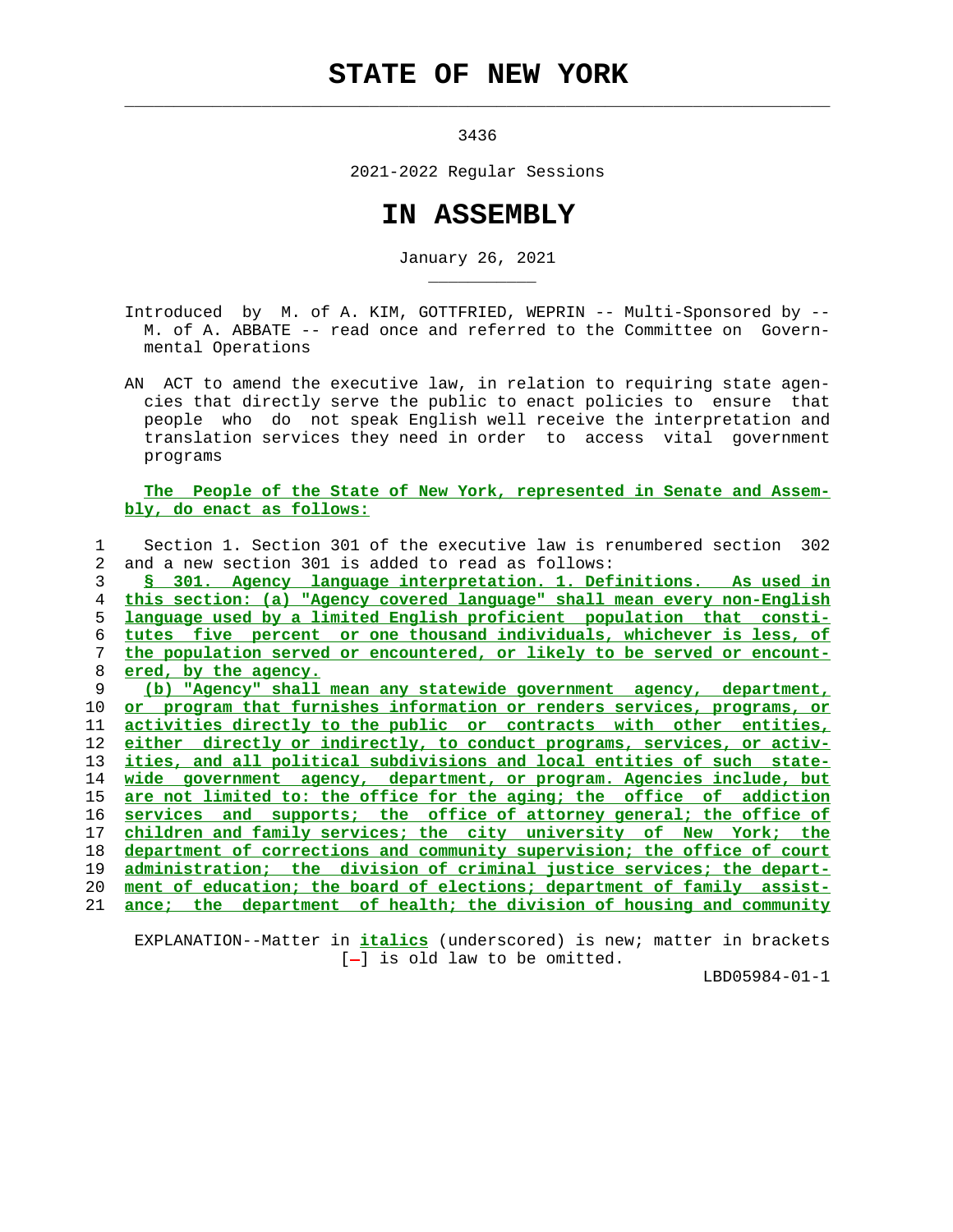**renewal; the division of human rights; the department of financial services; the department of labor; the metropolitan transportation authority; the department of motor vehicles; the office of parks, recre- ation and historic preservation; the port authority of New York and New Jersey; office for the prevention of domestic violence; office of probation and correctional alternatives; the division of state police; the state university of New York; the office of temporary and disability assistance; and the division of veteran's affairs. (c) "Competent interpretation" shall mean a trans-language rendition of a spoken message in which the interpreter comprehends the source language and can speak comprehensively in the target language to convey the meaning intended in the source language. The interpreter knows rele- vant terminology and provides accurate interpretations by choosing equivalent expressions that convey the best matching and meaning to the source language and captures, to the greatest possible extent, all nuances intended in the source message. (d) "Competent translation" shall mean a trans-language rendition of a written message in which the translator comprehends the source language and can write comprehensively in the target language to convey the mean- ing intended in the source language. The translator knows relevant terminology and provides accurate translations by choosing equivalent expressions that convey the best matching and meaning to the source language and captures, to the greatest possible extent, all nuances intended in the source message. Competent translation shall not include online translation tools such as Google Translate, Yahoo! Babel Fish, and comparable services. (e) "Language assistance services" shall mean competent interpretation and translation services. (f) "Limited English proficient individual" or "LEP individual" shall mean an individual who does not read, write, speak, and/or understand the English language at a level that permits him or her to communicate effectively with the agency. (g) "Primary language" shall mean the language in which a limited English proficient individual prefers to communicate. (h) "Vital documents" shall mean printed and online documents that provide information necessary to access or participate in services, programs, and activities of an agency, including but not limited to applications, corresponding instructional materials, legal contracts, stipulations, outreach materials, and written notices or letters that affect or relate to the legal rights or benefits of an individual or the agency's services, programs or benefits and which are used or intended to be used for communicating with individuals or the public. 2. Interpretation services. (a) Every agency shall provide competent interpretation at all stages of the LEP individual's interaction with the agency and at no cost to the LEP individual. Such competent inter- pretation must be provided promptly but need not be provided in person or face-to-face in order to meet the requirements of this section. (b) Minor children shall not be used to interpret at any time, except in an extreme emergency. If minor children are used to interpret, a record shall be kept of the incident in the individual's case file, if one exists. (c) The agency is prohibited from requiring that an LEP individual provide his or her own interpretation services. (d) Use of untrained or informal interpreters such as the family or friends of an LEP individual shall be actively discouraged. If an LEP individual chooses to use an informal interpreter after being notified**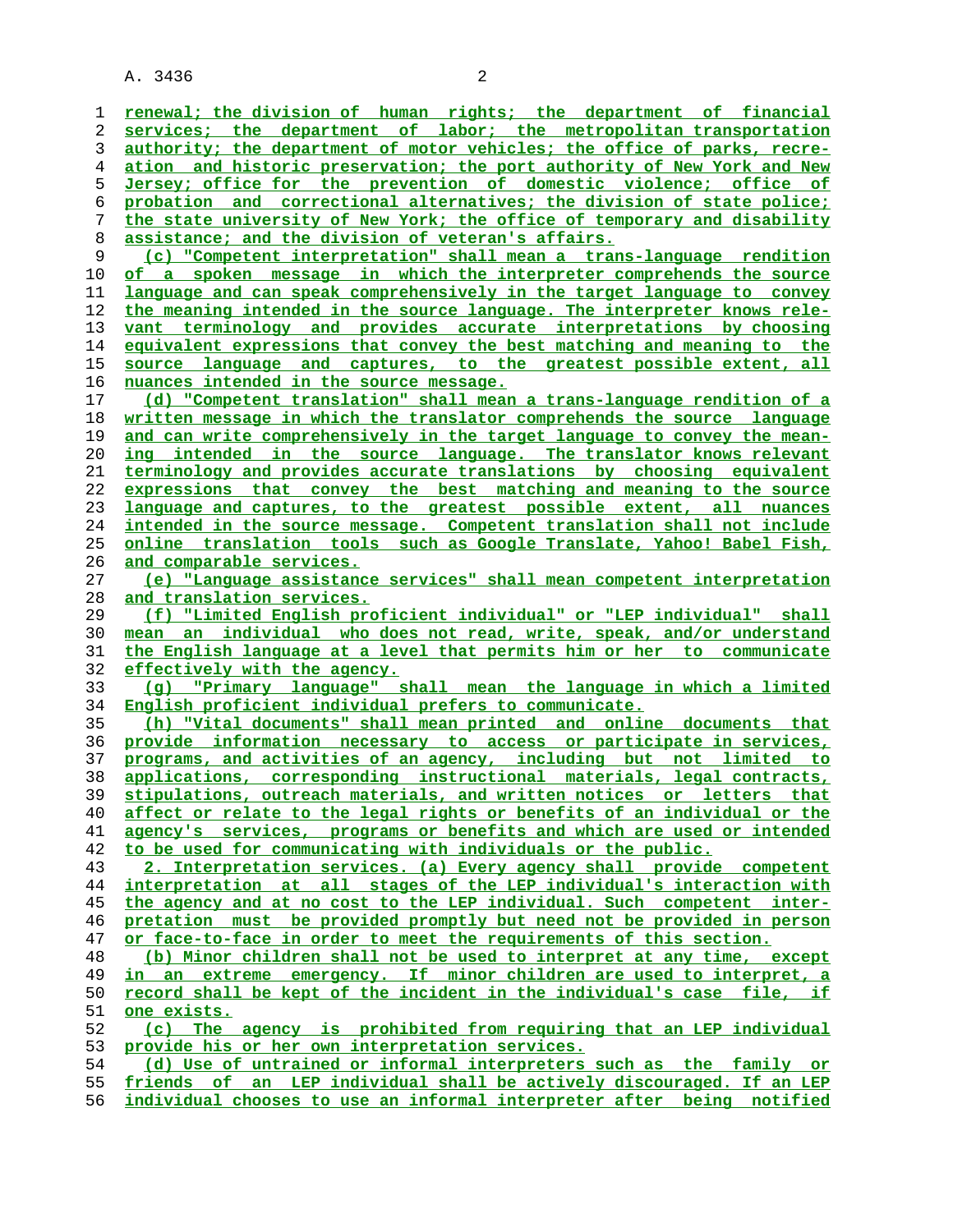| 1        | of the availability of free, timely and competent interpretation, he or                                   |
|----------|-----------------------------------------------------------------------------------------------------------|
| 2        | she must complete a waiver that is signed by a manager at the agency and                                  |
| 3        | by the LEP individual.                                                                                    |
| 4        | 3. Language access plan. (a) Each agency shall publish, and update                                        |
| 5        | every two years, with the first plan being developed within one hundred                                   |
| 6        | eighty days of the effective date of this section, a language access                                      |
| 7        | plan that will reflect how the agency will comply with the provisions of                                  |
| 8        | this section and all progress made since the agency last submitted a                                      |
| 9        | language access plan.                                                                                     |
| 10       | (b) Each language access plan shall be written in consultation with                                       |
| 11       | the state chief diversity officer, the statewide language access direc-                                   |
| 12       | tor, the agency's language access coordinator, the local subdivisions'                                    |
| 13       | language access coordinators, and the directors that conduct outreach to                                  |
| 14       | limited English proficient populations.                                                                   |
| 15       | (c) Each language access plan shall set forth, at minimum, the follow-                                    |
| 16       | ing:                                                                                                      |
| 17       | (1) when and by what means the agency will provide language assistance                                    |
| 18       | services and an explanation as to how this determination was reached;                                     |
| 19       | (2) the titles of all available translated documents and the corre-                                       |
| 20       | sponding languages into which they have been translated;                                                  |
| 21       | (3) the number of public contact positions in the agency and the                                          |
| 22       | number of bilingual employees in public contact positions, including the                                  |
| 23       | languages they speak;                                                                                     |
| 24       | (4) documentation of the language needs of the population served<br>and                                   |
| 25       | the population eligible to be served by the agency;                                                       |
| 26       | (5) for agencies that provide individualized programs and services, a                                     |
| 27       | system for tracking the primary language of every individual who seeks                                    |
| 28       | or receives services from the agency;                                                                     |
| 29       | (6) a training plan for agency employees which includes, at minimum,                                      |
| 30       | annual training on the language access policies of the agency and how to                                  |
| 31       | <u>provide language assistance services;</u>                                                              |
| 32       | (7) a language access coordinator at the agency, who shall be publicly                                    |
| 33       | identified;                                                                                               |
| 34       | (8) if outreach is conducted by the agency, a multi-lingual outreach                                      |
| 35       | plan to LEP communities regarding the benefits and services offered by                                    |
| 36       | the agency and the language services provided;                                                            |
| 37       | (9) a description of the funding and budgetary sources upon which the                                     |
| 38       | agency intends to rely to implement its language access plan;                                             |
| 39<br>40 | a detailed plan for annual internal monitoring of the agency's<br>(10)<br>compliance with this order; and |
| 41       | (11) an explanation of any areas of current non-compliance, including                                     |
| 42       | complaints received and their disposition, the reasons for non-compli-                                    |
| 43       | ance and steps to be taken to remedy areas of non-compliance, and a                                       |
| 44       | request for approval of expected future non-compliance, to which the                                      |
| 45       | statewide language access director shall respond within sixty days of                                     |
| 46       | the request.                                                                                              |
| 47       | (d) At a minimum each agency shall maintain records of all information                                    |
| 48       | necessary to complete and verify the information set forth in the                                         |
| 49       | language access plan.                                                                                     |
| 50       | 4. Agency's language access coordinator. Each agency shall designate a                                    |
| 51       | language access coordinator, who shall report directly to the director                                    |
| 52       | of the agency. The responsibilities of the agency's language access                                       |
| 53       | coordinator shall include:                                                                                |

**(a) general oversight of the agency's language access plan;**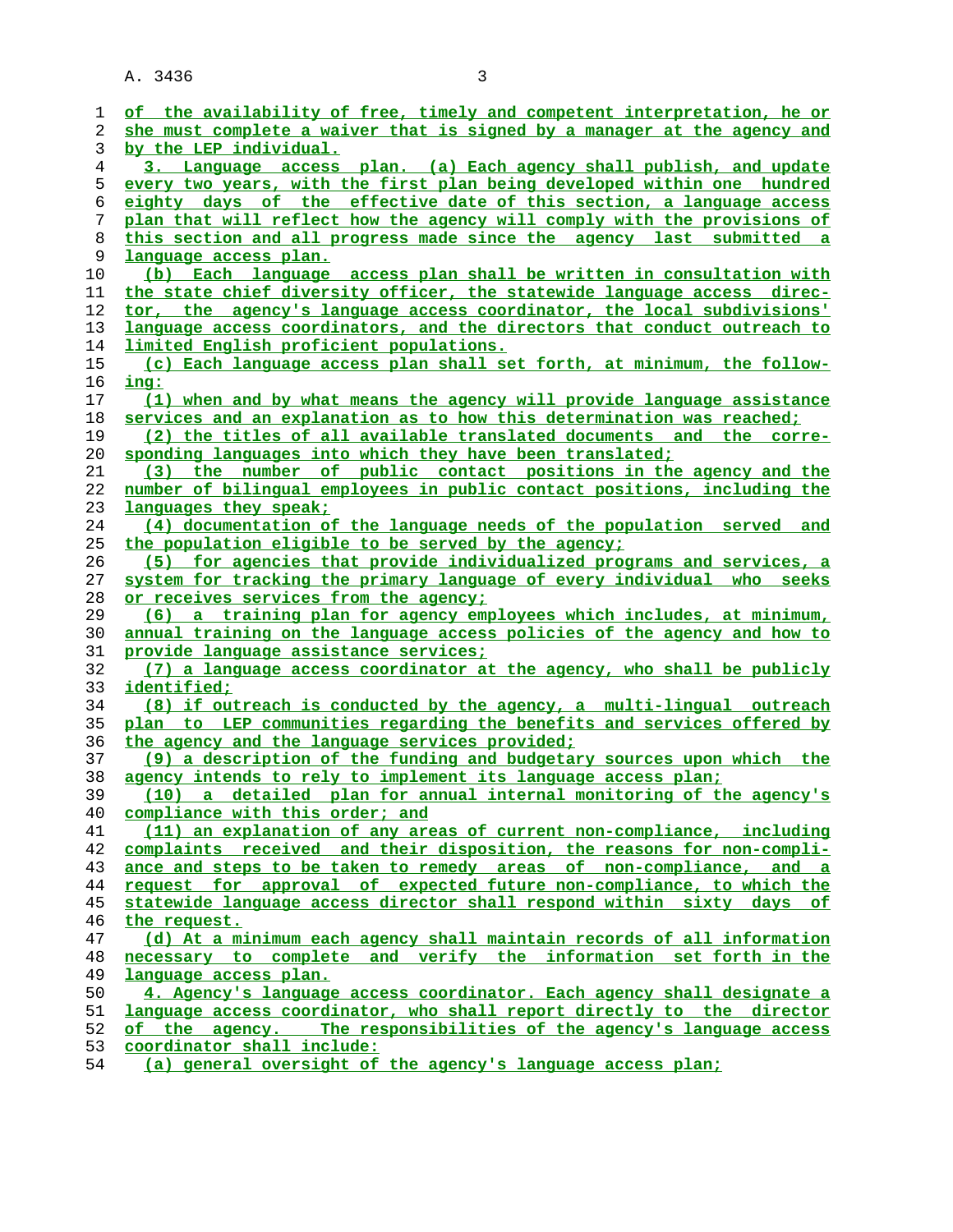| 1  | (b) for statewide agencies, oversight, central coordination, and tech-   |
|----|--------------------------------------------------------------------------|
| 2  | nical assistance to the agency's political subdivision and local enti-   |
| 3  | ties in their implementation of the provisions of this section;          |
| 4  | (c) ensuring that the provision of language assistance services by the   |
| 5  | agency meets acceptable standards of translation or interpretation;      |
| 6  | (d) procurement of contract language services where appropriate and      |
| 7  | management of the relationship with all language service contractors;    |
| 8  | (e) tracking, monitoring and investigating public complaints regarding   |
| 9  | language access services at the agency;                                  |
| 10 | (f) overseeing staff training on the language access plan, language      |
| 11 | policy, and how to obtain language services for LEP individuals;         |
| 12 | (q) ensuring that recordkeeping and monitoring requirements of this      |
| 13 | section are complied with;                                               |
| 14 | (h) compiling, maintaining, and disseminating all translated documents   |
| 15 | to be used by other agency entities, including all local offices and     |
| 16 | political subdivisions; and                                              |
| 17 | (i) overseeing and coordinating the agency's annual internal monitor-    |
| 18 | ing, testing and training activities.                                    |
| 19 | 5. Monitoring and complaints. (a) The agency shall monitor its own       |
| 20 | compliance with the requirements of this section by annually collecting  |
| 21 | data on the provision of language assistance services, the availability  |
| 22 | of translated materials, whether signage is properly posted, and any     |
| 23 | other relevant measures. This information and any other collected during |
| 24 | the internal monitoring process shall be made available to the statewide |
| 25 | language access director. The monitoring plan shall include feedback     |
| 26 | from the public, community groups and other stakeholders.                |
| 27 | The agency shall establish a system whereby LEP individuals may<br>(b)   |
| 28 | submit complaints to the agency regarding language access services       |
| 29 | provision or lack thereof, and all such complaints shall be investigated |
| 30 | by the agency language access coordinator and/or such individuals within |
| 31 | the agency as the language access coordinator shall determine. The agen- |
| 32 | cy must provide all LEP individuals submitting complaints written        |
| 33 | notification of the results of any investigations resulting from such    |
| 34 | complaints, including a description of the corrective action to be taken |
| 35 | in response to the complaint, if such corrective action is required.     |
| 36 | 6. Good cause. It shall be good cause for an individual's failure to     |
| 37 | respond to an agency inquiry or requirement, failure to certify or       |
| 38 | re-certify for benefits, failure to attend mandatory appointments or for |
| 39 | an untimely response, if the LEP individual is denied language services  |
| 40 | as required under this section.                                          |
| 41 | 7. Statewide oversight, coordination and assistance. (a) The director    |
| 42 | of state operations shall provide oversight, central coordination and    |
| 43 | technical assistance to agencies in their implementation of the          |
| 44 | provisions of this order and ensure that the provision of services by    |
| 45 | agencies meets acceptable standards of translation or interpretation.    |
| 46 | (b) There shall be a statewide language access director within the       |
| 47 | office of the director of state operations, who is charged with over-    |
| 48 | sight with all agencies' compliance with the provisions of this section. |
| 49 | The statewide language access director shall:                            |
| 50 | (1) review and monitor each agency's language access plan for compli-    |
| 51 | ance with this section and Title VI of the Civil Rights Act of 1964;     |
| 52 | (2) track and monitor public complaints regarding language access        |
| 53 | violations at each agency and, where necessary, issue written findings   |
| 54 | of noncompliance to the agency regarding failures to provide language    |
|    |                                                                          |

**access;**